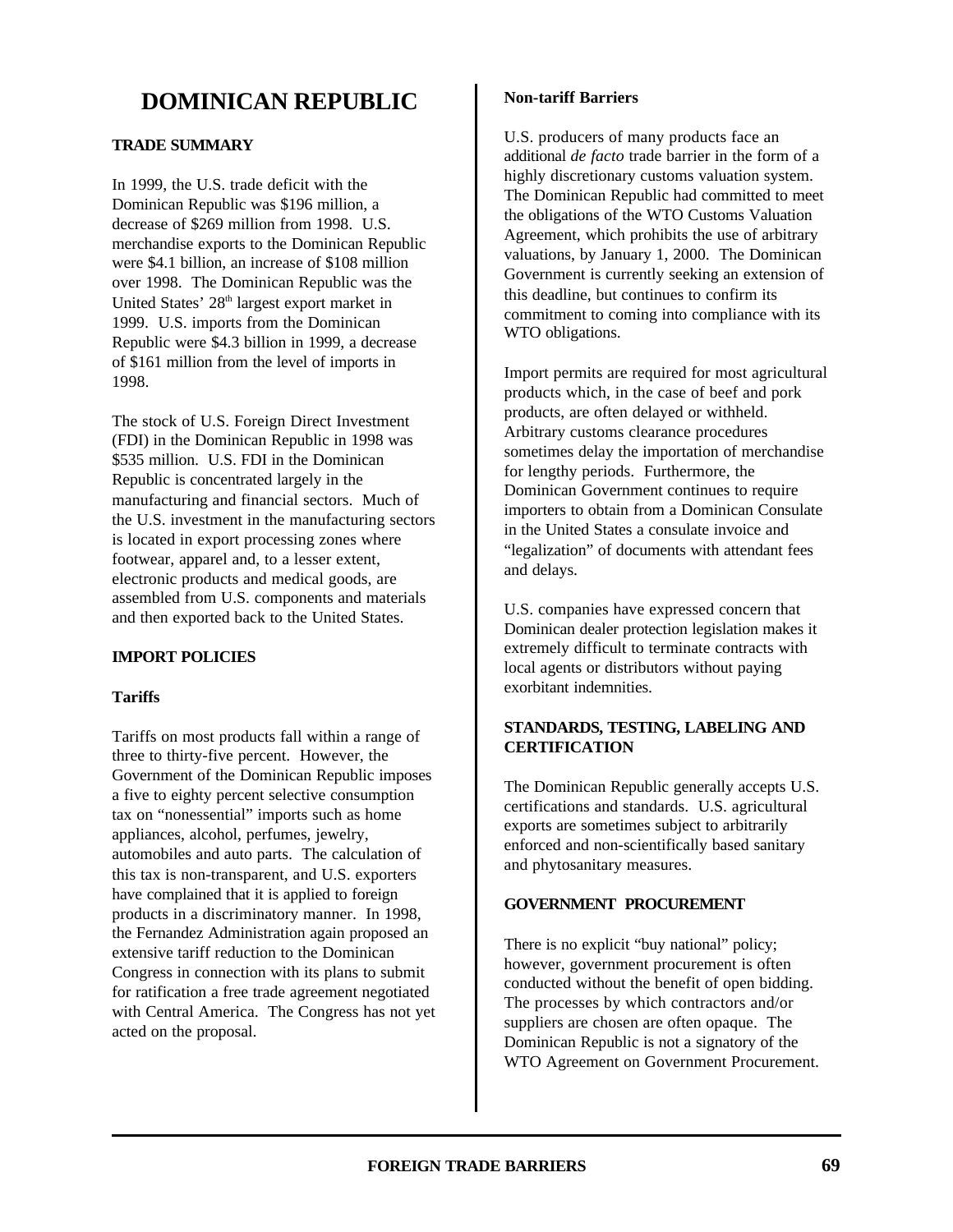# **EXPORT SUBSIDIES**

The Dominican Republic does not have aggressive export-promotion schemes other than the exemptions given to firms in the free trade zones. A tax rebate scheme designed to encourage exports is considered a failure and is usually avoided by exporters.

# **INTELLECTUAL PROPERTY RIGHTS PROTECTION**

Dominican law does not provide adequate and effective protection of intellectual property rights, in apparent contravention of international standards such as the WTO Agreement on Trade-Related Aspects of Intellectual Property Rights (TRIPS). Concerns exist in both the copyright and patent regimes.

The Dominican Republic was upgraded to the USTR Special 301 Priority Watch List in 1998, and designated again in 1999, due to continuing concerns about lack of TRIPS-consistent laws, and inadequate enforcement against piracy and counterfeiting. U.S. industry currently assesses its economic losses in the Dominican market in pharmaceutical products alone are in excess of \$50 million. A report prepared by the International Intellectual Property Alliance (IIPA) estimates that copyright infringements in the Dominican Republic cost U.S. firms \$17.5 million in 1998.

# **Copyrights**

The piracy of computer software, video and audio tapes, and compact disk technologies, as well as television programming, continues although the Dominican copyright office has been more active in the past year in seeking to enforce the law. A U.S. Government review of the Dominican Republic's trade preferences under the Generalized System of Preferences (GSP), in response to a petition from the Motion Picture Association (MPA) claiming widespread cable television piracy, was terminated in 1994 when the Dominican Government took steps to address U.S. concerns. Larger cable television companies now generally pay fees and royalties,

but some systems are still pirating signals and programs. The MPA and Television Association of Programmers (TAP) visited the Dominican Republic 1997 to raise this recurring problem. The Dominican Government has taken some steps in response, although such initiatives have not been enough to stem the problem. In early 2000, USTR accepted a GSP petition filed by the IIPA alleging deficiencies in both the Dominican Republic's legal framework, as well as its enforcement regime, which result in insufficient protection of intellectual property rights for copyrighted materials.

# **Patents**

The existing 1911 Law provides for broad exclusions of subject matter from patentability, and includes onerous local working requirements. Current law is also inadequate with respect to term of protection. The Fernandez Government has submitted new intellectual property legislation to the Congress. There is some concern that the patent provisions of this legislation may not comply with the TRIPS Agreement. Moreover, the Ministry of Health is apparently continuing to grant marketing approvals for patent infringing products.

# **Trademarks**

Trademark enforcement is inadequate, particularly in the area of well-known apparel and athletic shoe brands, which are counterfeited and sold widely on the local market.

# **SERVICES BARRIERS**

Until recently, foreign participation in the financial services sector was restricted by law. The 1995 Foreign Investment Law, and a Financial-Monetary Code still before the Dominican Congress, permit foreign involvement in the financial services sector. However, the practical impact of these provisions is not clear. The Dominican Insurance Law requires that at least 51 percent of the shares of national insurance companies be held by Dominican shareholders. There is no